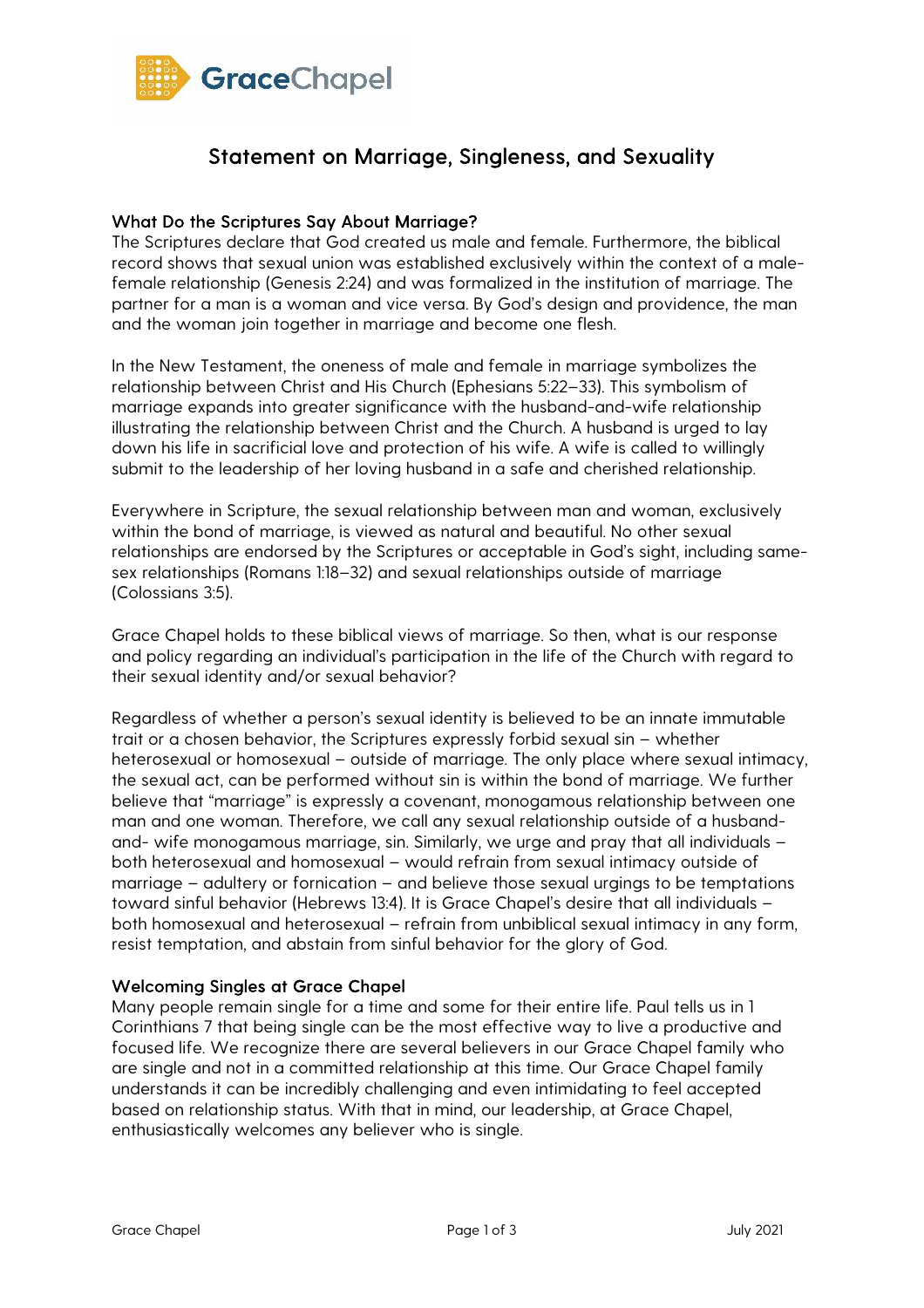

# Statement on Marriage, Singleness, and Sexuality

We would like to offer the same opportunities and freedoms to serve through Grace Chapel within any other guidelines already established for our body of believers. We do not discriminate based on someone's relationship status of being single or in a committed relationship as we apply Scripture to our lives or the management of the church community.

#### Serving in Ministry

We expect that all members and attenders of Grace Chapel who wish to serve our Savior Jesus Christ and fellow believers will be vigilant in their behavior, including all aspects of sexual behavior (e.g., lewdness, pornography, immorality, etc.), will regularly confess their sins to God for forgiveness, repent, seek counsel, support, and encouragement from Godly fellow believers, and spend time studying God's Word for edification and training in righteousness. Note that this is the minimum standard for service. So, in the same way that we would not knowingly allow a heterosexual married person who was participating in an adulterous relationship or a heterosexual single person engaging in an ongoing immoral sexual relationship to serve in any position or ministry, we hold the homosexual person to the same standards. No members and friends of Grace Chapel should be participating in any such acts of sexual immorality, and

any such sin needs to be confessed, repented of, and put behind them (Colossians 3:1–14). We do not expect perfection – otherwise, none of us could serve – but we do expect that the Spirit of God and the Word of God will convict the sinner and lead to confession, repentance, forgiveness, and changed behavior, demonstrating the fruits of Spirit-led transformation.

Grace Chapel's mission, while including a desire to reach out to the world still apart from Christ, also reflects a keen desire to ensure that we embody and encourage biblical principles in every aspect of our corporate life.

#### **Baptism**

We believe that baptism is open to all believers regardless of sexual attraction. The purpose of baptism is to identify the person who is baptized with Christ, to demonstrate publicly that they have accepted Christ as Savior and are intending to live as a Christfollower. It is intended for believers, Christ-followers who have placed their faith in Jesus Christ for their personal salvation. However, we would refrain from baptizing a person – whether heterosexual or homosexual - who is living any unrepentant lifestyle of sexual immorality.

#### Membership

Membership at Grace Chapel includes the expectation, again, that the prospective member is living, to the best of their ability, a life that honors God, reflects biblical truth and values, abstains from sin, and is quick to confess known sin. Any person – whether heterosexual and homosexual – who is living as such may take the steps to become a member of Grace Chapel.